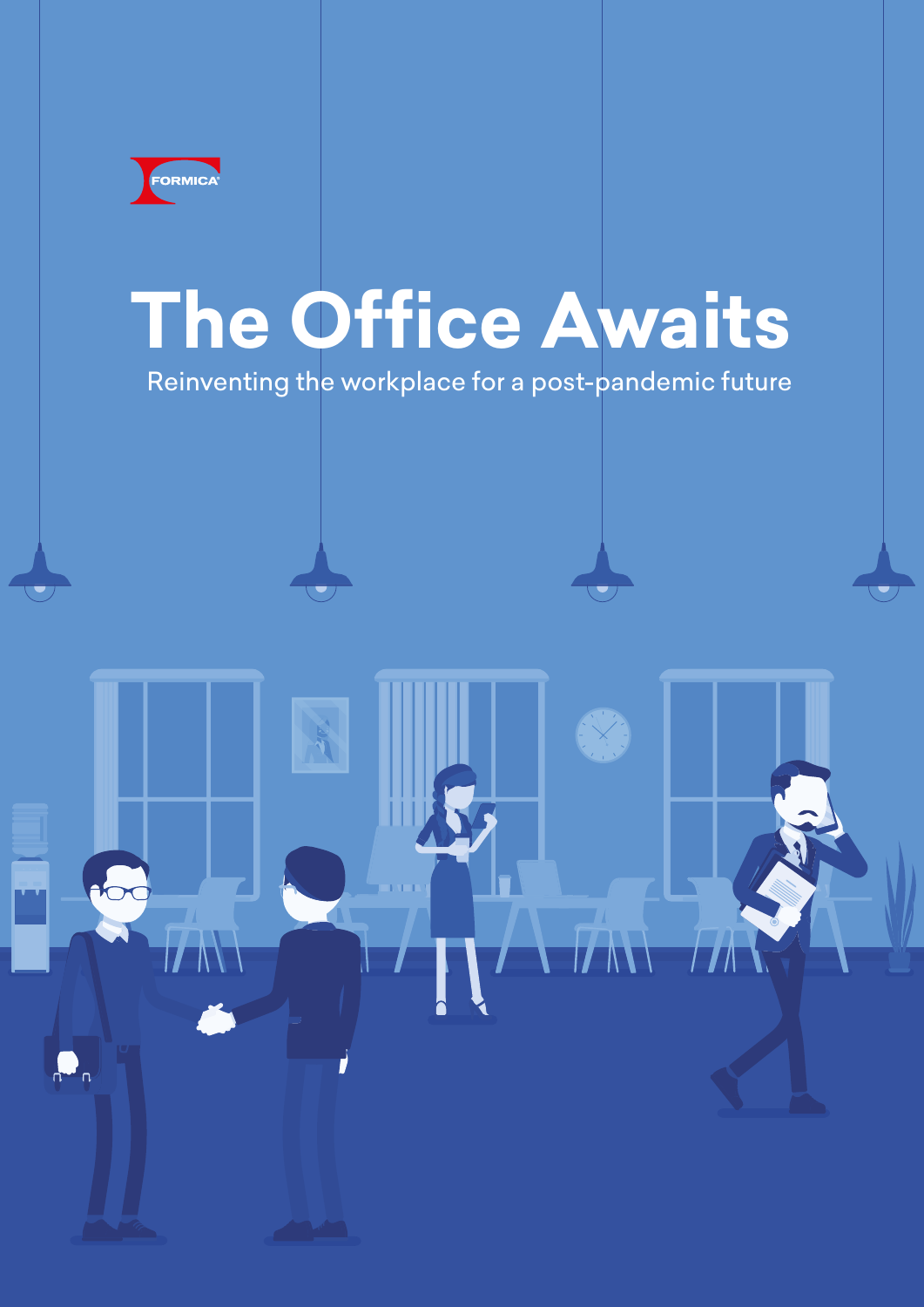## Introduction

What will it take to breathe new life into offices having to adapt to the changes brought on by the perfect storm of technological advances and a global pandemic?

How do you continue to operate as normal in a world where everything has changed? That has been the conundrum facing businesses and employees throughout 2020.

Those holding office-based roles have been hugely affected. Home working was already on the rise supported by technological advances, but globally we have seen a shift accelerated by the pandemic. In June, only one third (34.8%) of the UK workforce was operating at their normal place of work\*.

Economically, Covid-19 has devastated much of the western world. And we know that in downturns, office demand generally drops away as employment falls and companies switch their focus to cash preservation\*\*. But in 2020, we are not dealing with a 'normal' recession. We are grappling with a fundamental reshaping of people's approach to their professional life.

Indeed, the "successful adoption of homeworking has caused employees and employers alike to question the future of the office"\*\*.

But where do those questions lead? What answers do we find? And what are the ramifications of this shift on the future of office functionality?

In September 2020, we surveyed hundreds of people in six European countries to try to understand the feelings held by workers as they contemplate a potential return to office working in 2021.

We asked respondents in the United Kingdom, Finland, the Netherlands, Norway, Spain and Sweden about the impact of their homeworking experience in 2020. We dug deeply into the emotional shock of such a disruptive change. And we sought to find clarity on what will be needed to encourage European workers back into shared office spaces.

The result is a comprehensive insight into the challenges employees, architects and designers will face as they try to successfully reshape our professional lives.

> \*\*[Office for National Statistics](https://www.ons.gov.uk/peoplepopulationandcommunity/healthandsocialcare/conditionsanddiseases/bulletins/coronavirustheukeconomyandsocietyfasterindicators/5november) .<br>LL - The Future of Global Office Demand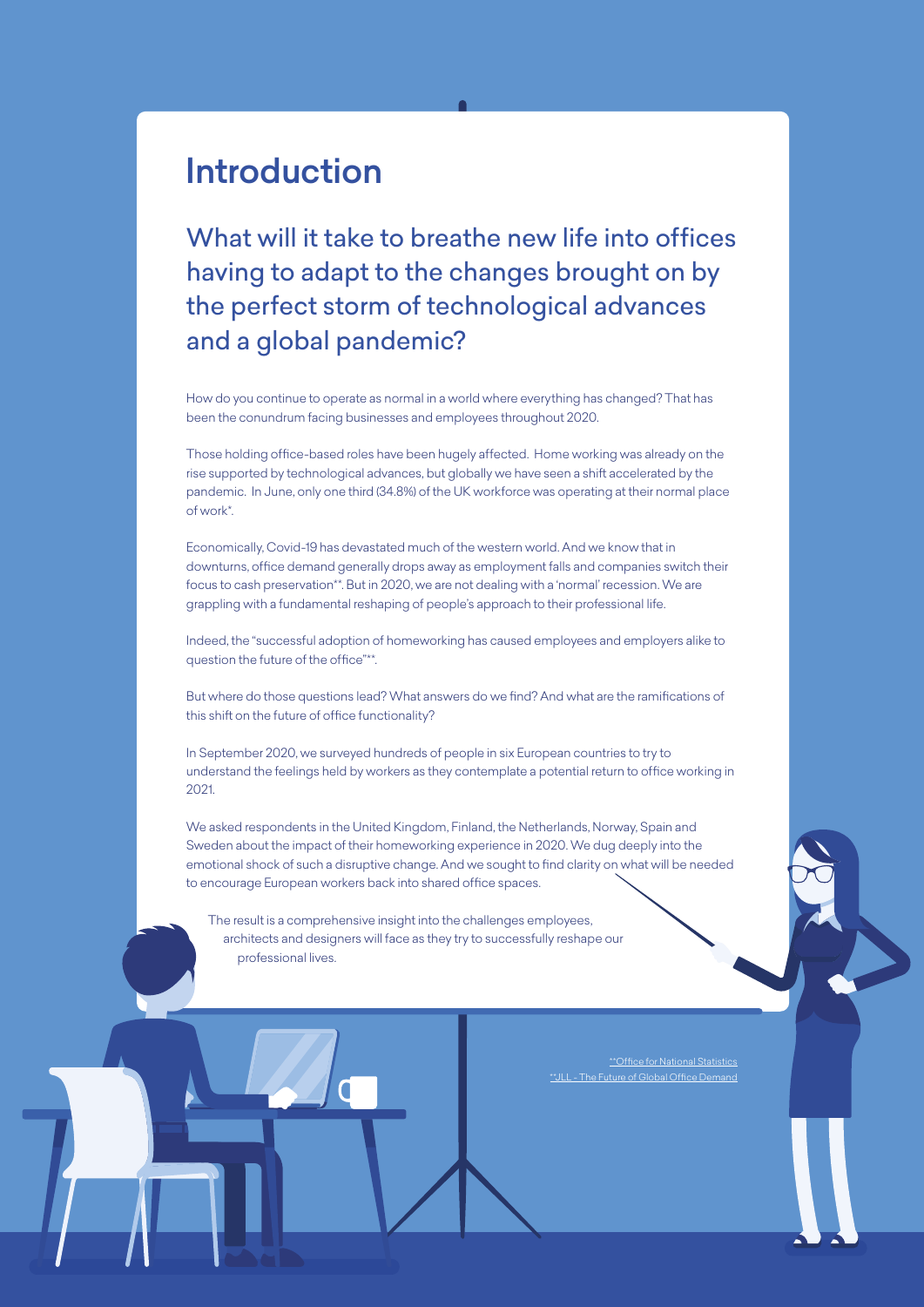# Understanding a new working landscape

Across Europe, working life has been reshaped for hundreds of millions of people. Home working has surged at an unprecedented rate. But when the dust settles, what do employees want from their new future?

The working landscape shifted significantly in 2020. In April, the UK's Office for National Statistics found 86% of those working from home did so as a direct result of Covid-19\*. But for many, the switch to homeworking could outlast the pandemic. Many expect the changes to be enduring and deeply embedded into a new working culture.

By September, our survey found a significant majority of European respondents were still working from home on either a full- or part-time basis. In the UK, 80% worked from home for at least some of their contracted hours. There was also a clear majority of respondents homeworking in Finland and Sweden. Only in Spain and the Netherlands were the majority of workers not working from home. Even then, we found 70% of all workers were

Twenty-six per cent say they will not be making a full-time return to the office over the same timeframe, while 27% did not know either way. The combination of uncertain and unpredictable medical advances, alongside profoundly changed working practices, means considerable doubt

For many, though, there is a keen desire to return the office: 55% either enjoy home-working less or the same as office-based working. Only the UK (54%) and the Netherlands (58%) had clear majorities of respondents who enjoyed home working more than office working.

Understanding what is causing these feelings will be key to creating a successful and productive workforce. Across Europe, 81% of our respondents say they had adapted easily to working from home. The figure was even higher in Spain and Sweden, and rose to 100% in Norway.

Successful homeworking requires at least two crucial elements: access to appropriate technology and an environment that can facilitate effective working habits. The high percentages of those who believe they have adapted easily to working from home suggests neither of these practicalities have – in the main – been particularly restrictive. So why, then, do more than half of Europeans say homeworking is either less or no more enjoyable than working in an office?

\*[Office for National Statistics](https://www.ons.gov.uk/peoplepopulationandcommunity/healthandsocialcare/conditionsanddiseases/bulletins/coronavirustheukeconomyandsocietyfasterindicators/5november)

*"For many, there is a keen desire to return to the office."*



believe they will return to the office full-time by spring 2021

# **41% 55%**

say home working is no more enjoyable than office working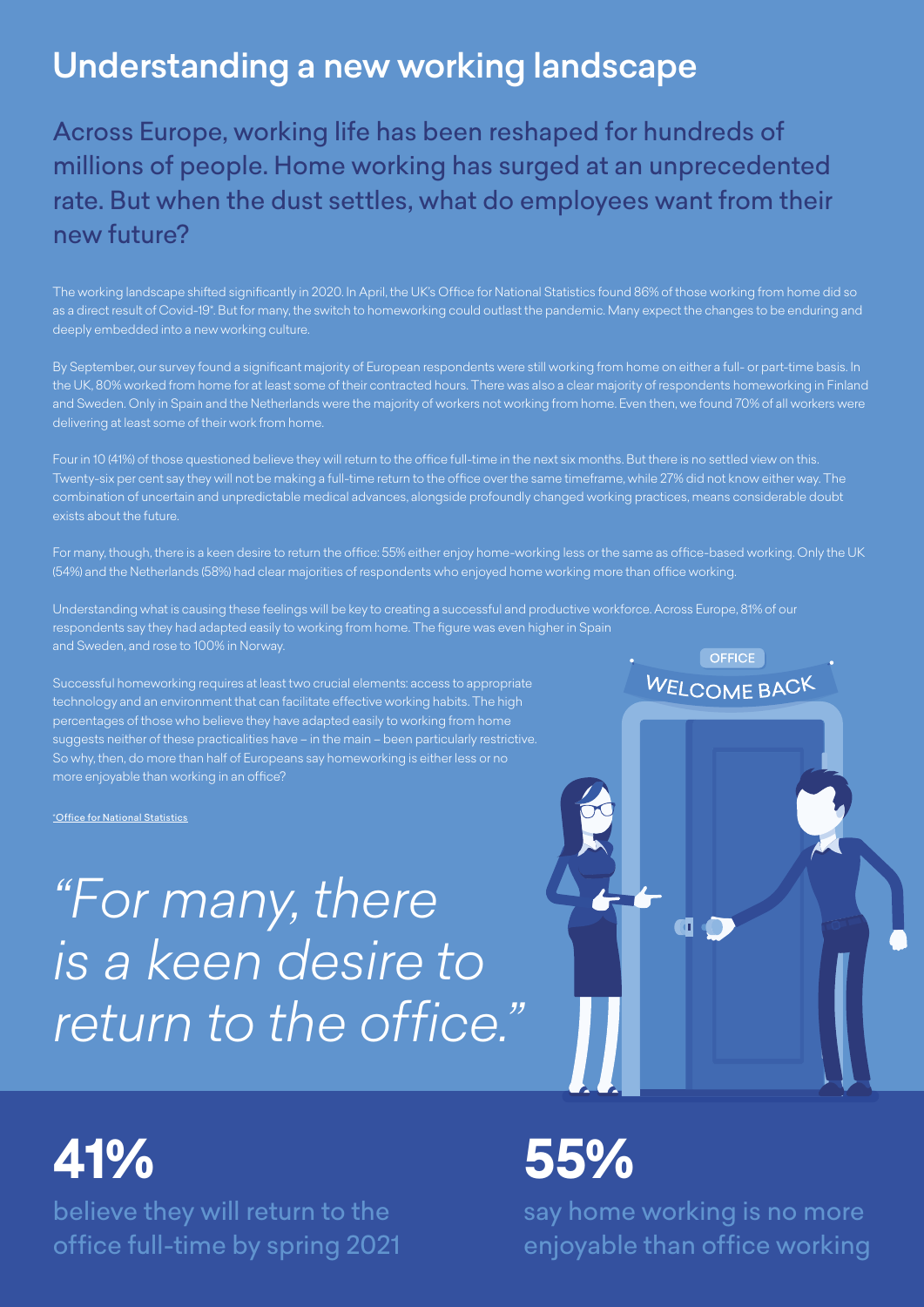# The emotional impact of the 'new normal'

Working from home can have a profound impact on our wellbeing. Across Europe, we are seeing growing concerns about some of the negative personal impacts of empty offices and quiet cities.

In today's professional environment, mental health and emotional welfare are no longer viewed as afterthoughts. Instead, they are central parts of an employee's wellbeing and smart companies have made considerable efforts to provide the best possible settings for their staff.

Working from home undoubtedly removes some tiresome challenges, such as exhaustive commutes. But it brings with it a range of mental tests.

Only 34% say their wellbeing has improved by working from home – a figure that slumps to 17% in the Netherlands, 15% in Norway and just 13% in Sweden. Across Europe, 63% report either no change or that their wellbeing had been negatively affected.

In other signs pointing towards a growing feeling of social isolation, 10% say they feel cut off and lonely. A further 8% reported being less productive, with 5% more stressed by the removal of their normal office environment.

A similar pattern emerges when it comes to collaboration. Without the water cooler moments and open-plan office environments, just 16% say team morale has improved while staff work from home. A quarter (24%) say it has been negatively impacted and almost six in 10 (57%) claim there has been no change.

Taken together, these figures paint a concerning picture. Feelings of isolation are on the rise. In some workers, productivity is falling. And very few teams are experiencing surges in morale.

Working from home also gives people the time and space for worries, doubts and negative thoughts to grow. Almost one in four (23%) feel their job is less secure when they work from home. Not a single respondent in the Netherlands believed their position was more secure. In the UK, 30% say they feel less secure in their existing role.

**30%**  of UK workers feel less secure in their role

**10%** feel cut off and lonely



# *"Feelings of isolation are on the rise."*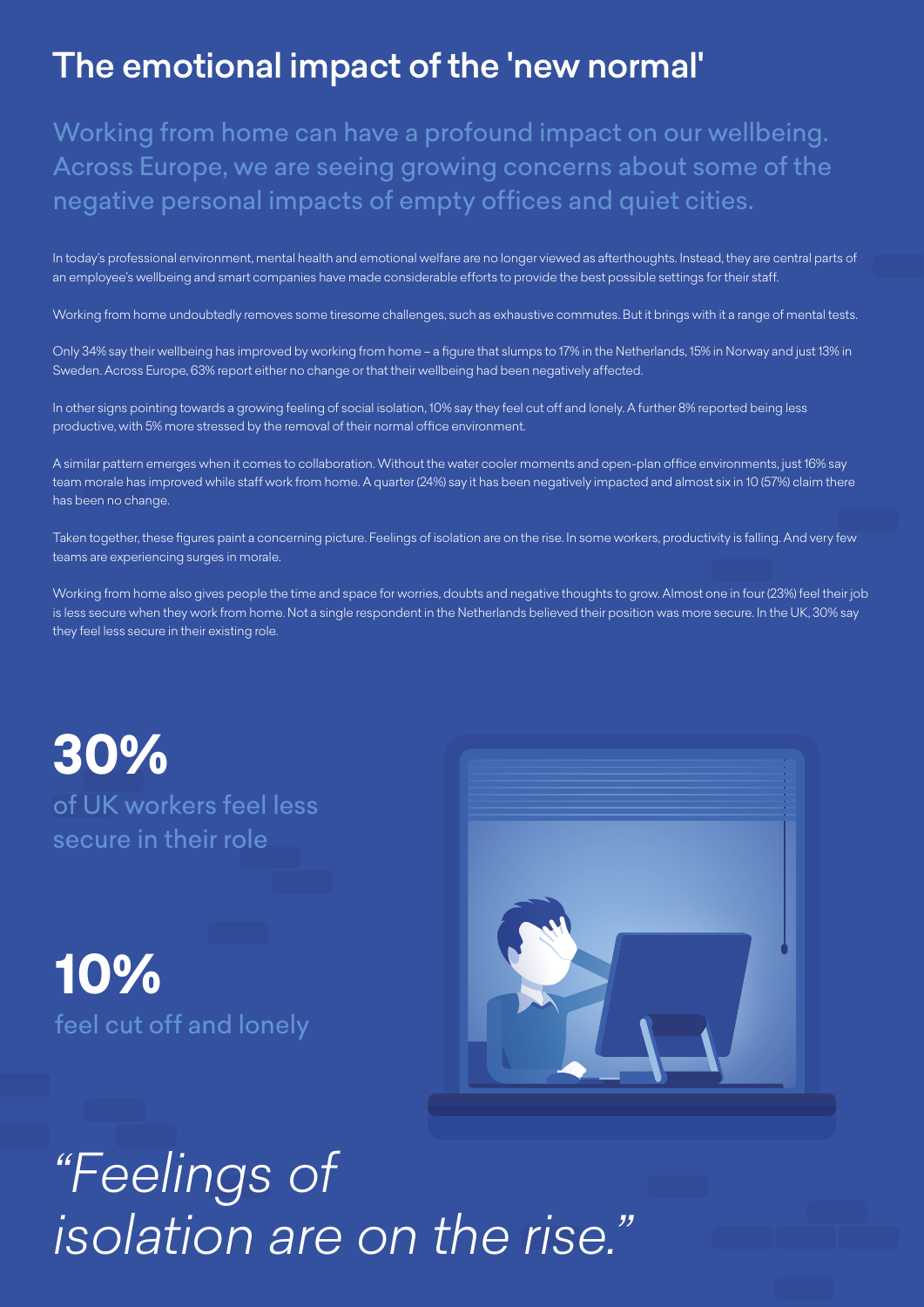# Reassessing our priorities

## After months of working from home, an element of fatigue appears to have set in. A wholesale switch away from the office is rejected as undesirable and unproductive.

For many, being away from the office was initially viewed as a positive experience. But as time has passed, the benefits of a shared working space have come into sharper focus. Few now seem convinced that 100% homeworking is the optimum way to achieve the best possible working environment.

More than a third (36%) of Europeans miss the peer interaction found in offices. In the Nordic region the findings are even more stark, rising to 44% in Finland and almost 47% in Sweden. At the same time, 26% of respondents miss the social aspects of shared lunch breaks or even just popping to the kitchen to make a hot drink. These mini breaks give workers a chance to relax and chat while the kettle boils. At home, conversational options are limited.

Other significant impacts are also clear. Almost one in five (18%) say they miss the team spirit and morale of a shared office space. Collaborative working is another painful loss, with 15% wanting to share projects with their peers in a way that homeworking can often restrict.

With these absent experiences crystalising over time, many employees are now reassessing their relationship with the office. It seems clear, in Europe at least, that the majority of people have no desire to eliminate the office from their working life.

Only 14% of our respondents say they no longer need an office. And, again, the Nordic countries show a strong community spirit. Just 9% of Finnish respondents and 7% of Swedes say the office is redundant. Not a single (0%) Norwegian respondent say they could do without the office.

Feelings of emotional attachment to the office are high across Europe. In the UK, 85% of respondents say the office is either still essential or important. That figure is mirrored in the overall findings stretching across Europe.

In large part, the desire to return to the office seems to stem from the importance of face-to-face and collaborative working. Ninety per cent say face-to-face and collaborative working is either very or sometimes important in their professional life. In contrast, just 8% of our respondents (0% in Spain, Sweden and Norway, 3% in Finland) say face-to-face and collaborative working was "not

**47%** 

say the office is still important or essential

**85%**

of Swedes miss peer interaction



*"The majority of people have no desire to eliminate the office from their working life."*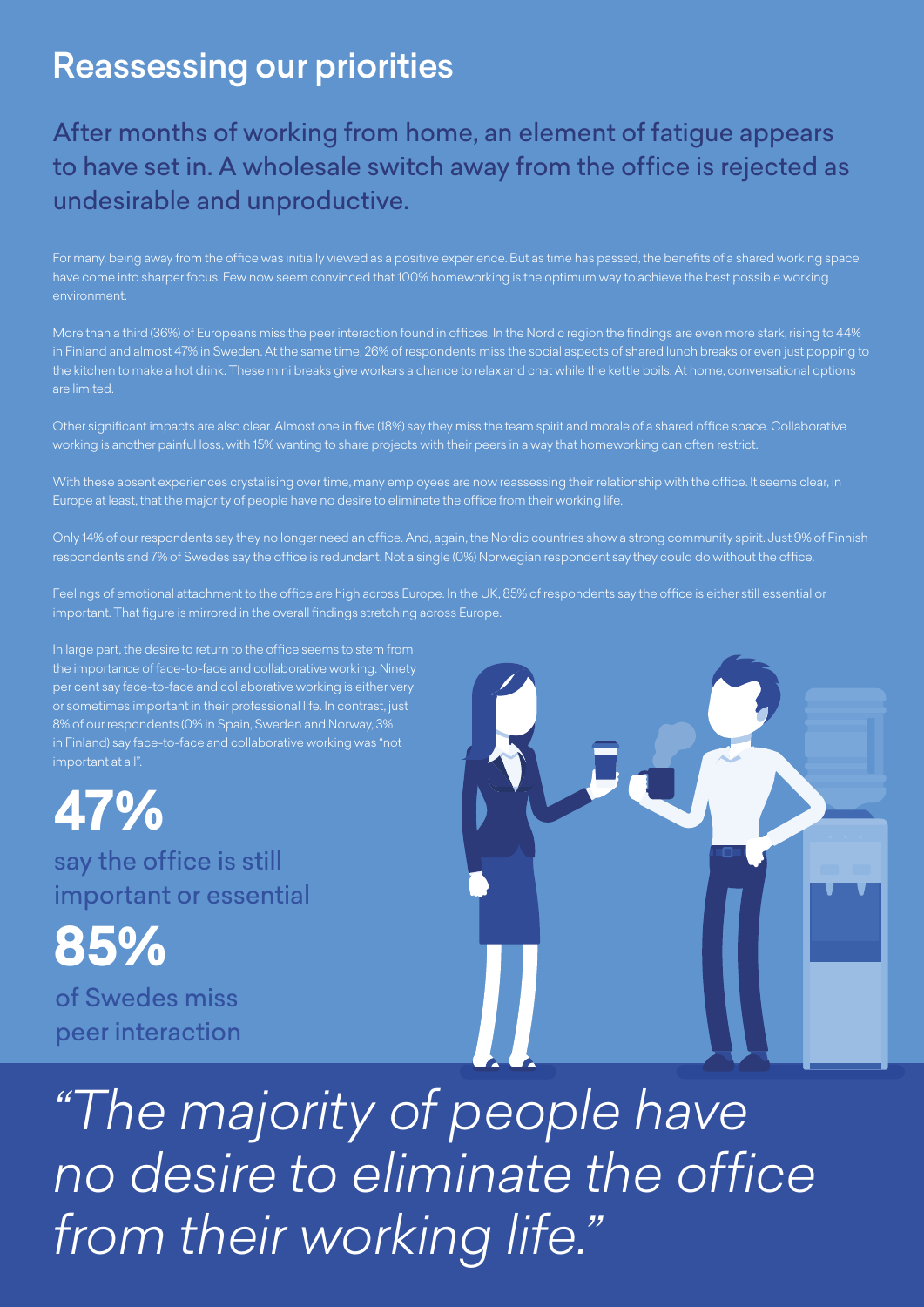# What does the future look like?

## A range of competing demands are likely to leave employers trying to strike a delicate balance in 2021 and beyond.

Understanding existing sentiment towards our redesigned working lives is one thing. But plotting a coherent way forward is quite another. The challenge of delivering safe, welcoming environments that maximise productivity while minimising feelings of discomfort or resentment is one employers face around the world.

Open-plan office space is one area where there is no clear consensus. Employers are likely to have to consult with their workforce to find a solution that works best for their ongoing operations. For example, 64% of UK workers believe the upheaval faced in 2020 has brought about an end to open-plan working environments. But workers in Finland (77%), Spain (57%), Sweden (80%) and Norway (86%) overwhelmingly think open plan offices will play an enduring role in our careers.

There is, however, significant agreement on the worth of virtual meetings. The acceleration of broadband has made video calls much more prominent in recent years. But the widespread adoption of working from home has made it an everyday activity for the vast bulk of desk workers. Ninety per cent of respondents say virtual meetings are here to stay, including 100% of all those questioned in Sweden and 91% of those in the UK.

Designing a safe working rota will also be key to many companies' future success. Handled intelligently, our findings suggest there is a clear opportunity here. With fewer people in the office on any given day, it should be possible to harmonise employee wishes for socially-distanced office environments.

Almost seven in 10 (69%) employees want a hybrid working pattern in future, ranging from anywhere from one to four days in the office and the rest of the week spent at home. Three days in the office and two days working home is favoured by almost one quarter (23%) of Europe's workforce.

Just 16% would like to work from home full-time, while a similar figure (14%) would like to work exclusively in the office. Less than 10% of UK workers want to work in the office five days a week.

At the same time, almost three-quarters (72%) of workers want their employers to bring a more relaxed design and style to the company office. If employees are associating increases in productivity through homeworking with more relaxed working environments, this is an understandable reaction. But it means companies have to juggle another important element as they plan for the return of 'normal' working conditions. Those who invest in their offices, and reflect the wishes and changes employees have experienced in 2020, are likely to become highly attractive companies able to recruit higher calibre candidates.

say virtual meetings are here to stay **90%**

want to split their work between home and the office **69%**

*"Those who invest in their offices… are likely... to recruit higher calibre candidates."*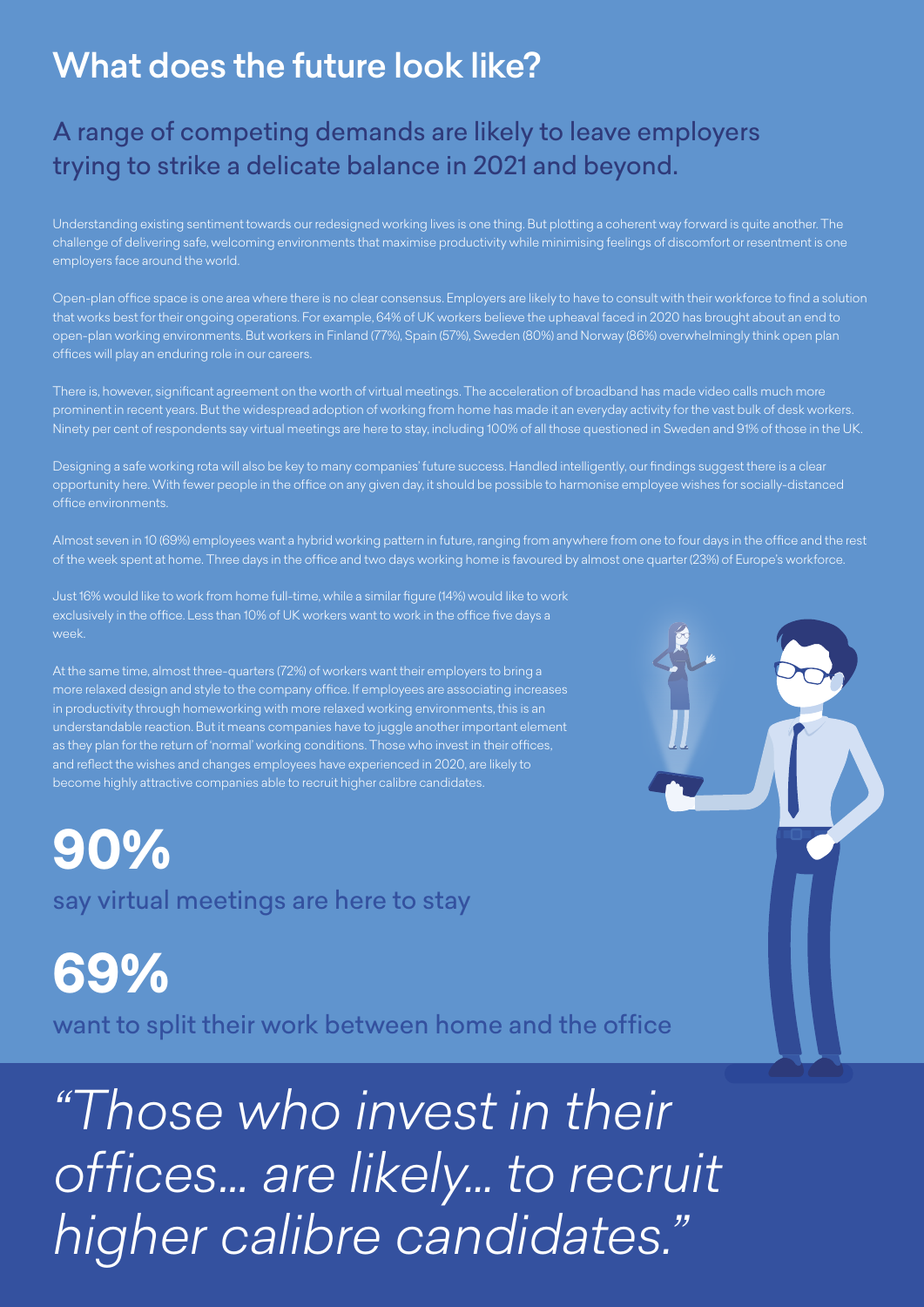# Returning to the office

## Successfully encouraging workers back into the office will rely on a combination of reassurance and proactive health measures. But are companies ready for the changes ahead?

Eventually, a large-scale return to the office will become increasingly likely. And while few expect office occupancy rates to return to pre-Covid levels, employees are already beginning to think about the environment to which they want to return.

Despite the anticipated fall in employees working from the office, just 14% of Europeans believe their company will need less space. This reflects concern around ongoing safety and a new expectation of adherence to social distancing protocols.

More than four out of five (82%) employees say their company needs either more or the same amount of office space when the workforce eventually returns en masse. The largest single call for more office space comes in Norway, where 86% specifically state they need larger working environments.

But our findings reveal that space is not the only concern for returning employees. Hygiene is now a leading priority among all workers. Good ventilation, easy-to-clean surfaces and separate food storage, preparation and eating areas are all in the top five workplace features judged very or

Good ventilation is considered a particular priority in Finland, Norway and Spain, while UK employees comfortably judged ventilation and easy-toclean surfaces as the most important features of any new office space.

These findings are reinforced by the biggest changes workers across Europe expect to see when they do return to the office. Dividers or plastic screens/partitions between desks is by far the largest expectation. This is followed by a rearrangement of desks to allow for social distancing and extra cleaning regimes. In fact, all of the top five anticipated changes are related to hygiene and virus prevention, with increased airflow capability and the introduction of more hygienic surfaces completing the set.

Yet while employees seem to recognise the scale of the task ahead, there is evidence that a significant proportion of companies have not yet grasped the nettle. Only 30% of employees say their company plans any office redesign in the next 6-12 months. In Norway (21%), the Netherlands (17%) and Finland (18%), the figures are even lower.

*"Hygiene is now a leading priority among all workers."*

# **86%**

of Norwegians say their company needs more office space.

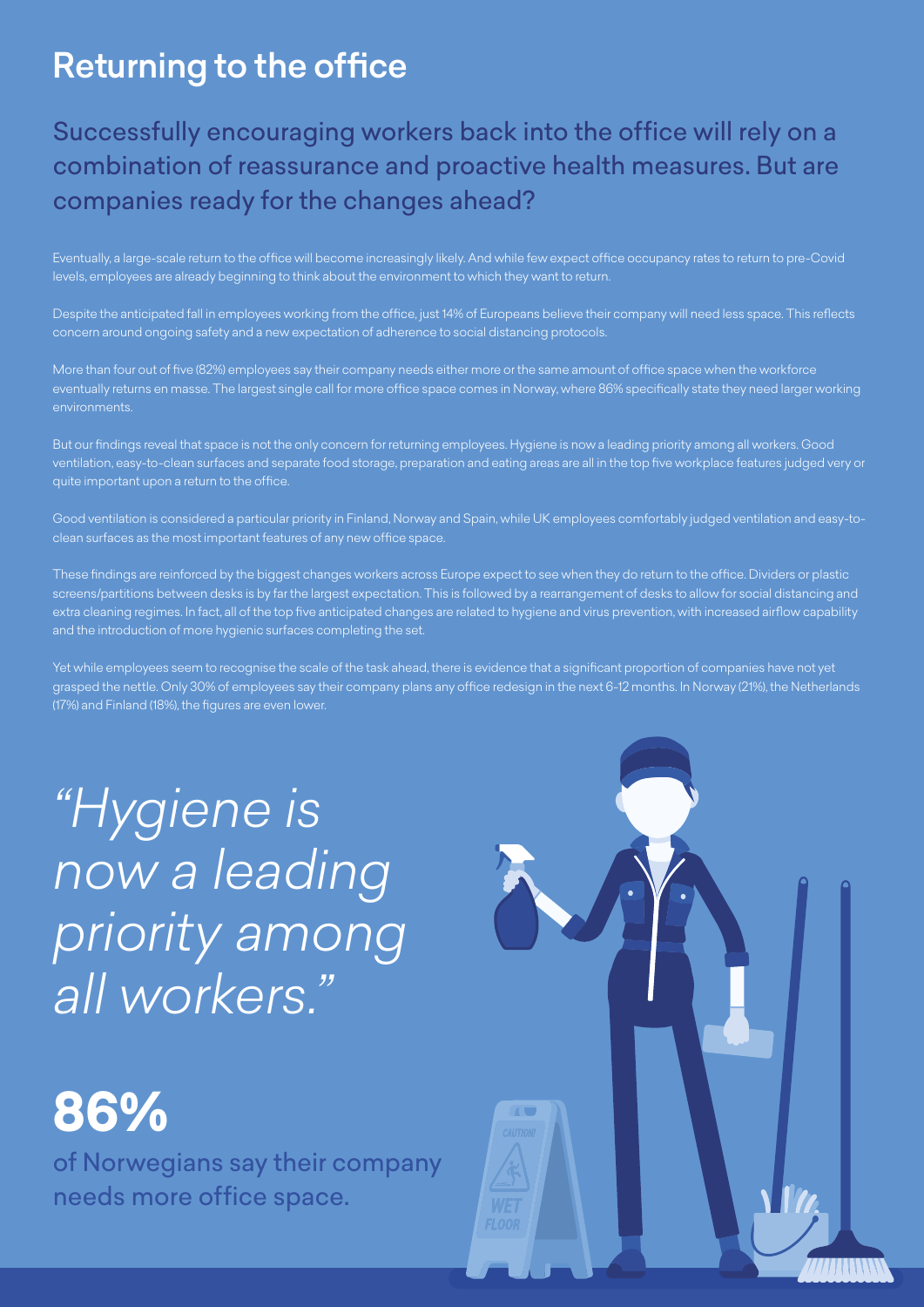# Working from home: Europe's verdict

We asked our respondents to sum up their feelings about the home vs office debate.

## Yes to the office

*"I much prefer working in the office. I feel so much more motivated."* - Respondent from United Kingdom

*"Working from home is suitable for some – but not for most."*

*"I don't feel as connected to the company or my colleagues when I'm working from home. I miss the structure, routine and people."* - Respondent from United Kingdom

*"In the office, the presence of colleagues is very important. You can immediately work on problems together, get different perspectives and work towards a solution. In teleworking, this doesn't happen."*

- Respondent from Finland

*"To continue doing homeworking in the long term, there must be compensation because you've got to be able to work in a dedicated space. Initially, we can be flexible and find a temporary solution. But you can't just expect that everyone will have a suitable space."*

*"I prefer not to associate my home with my work tensions."*

*"I just don't like being at home all the time."* - Respondent from United Kingdom

*"Working from home is OK, but you definitely develop less."*

*"An office is a superior environment as long as it is well adapted for the work, you don't have to commute too long and you can plan your time yourself."* - Respondent from Sweden

*"I prefer working in the office so I can interact with my colleagues face to face."*

- Respondent from United Kingdom

*"It's nice when you have a lot of work to do with others, otherwise things can get boring."*

- Respondent from Sweden

*"I seem to work much longer hours at home as the separation between work life and home life is far less defined."* - United Kingdom

*"It's just lonely working from home. Working in an office gives you a routine: waking up at a good time, exercising, eating breakfast, etc. But when you work from home, you can just get out of bed 30 seconds before you need to turn the laptop on."* - Respondent from United Kingdom

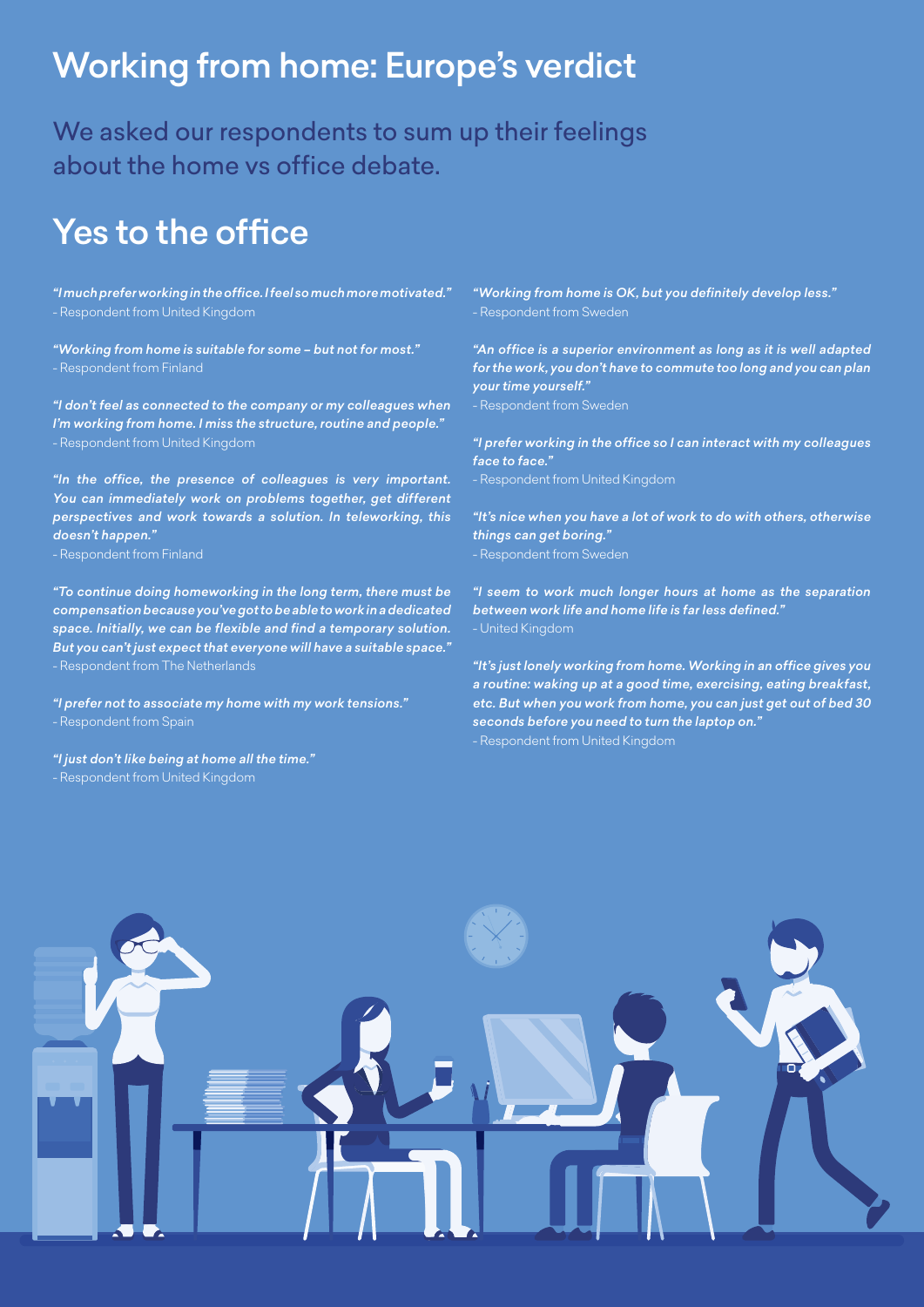# Yes to homeworking

*"What don't I miss about the office? Constantly being disturbed and having to face so many conversations that are not useful to you."*

*"Not having to deal with the commute is great. The transition between office and home is one thing I don't miss."*

*"Working from home has benefitted my work/life balance, without having any negative impact on my work."*

- Respondent from United Kingdom

*"I don't miss the stress, the commute or the fact you spend less time at home."*

- Respondent from United Kingdom

*"Being disturbed when you're busy is one of the most frustrating things about the office."*

*"Public transport journeys – I'm glad I don't have to face those as much."*

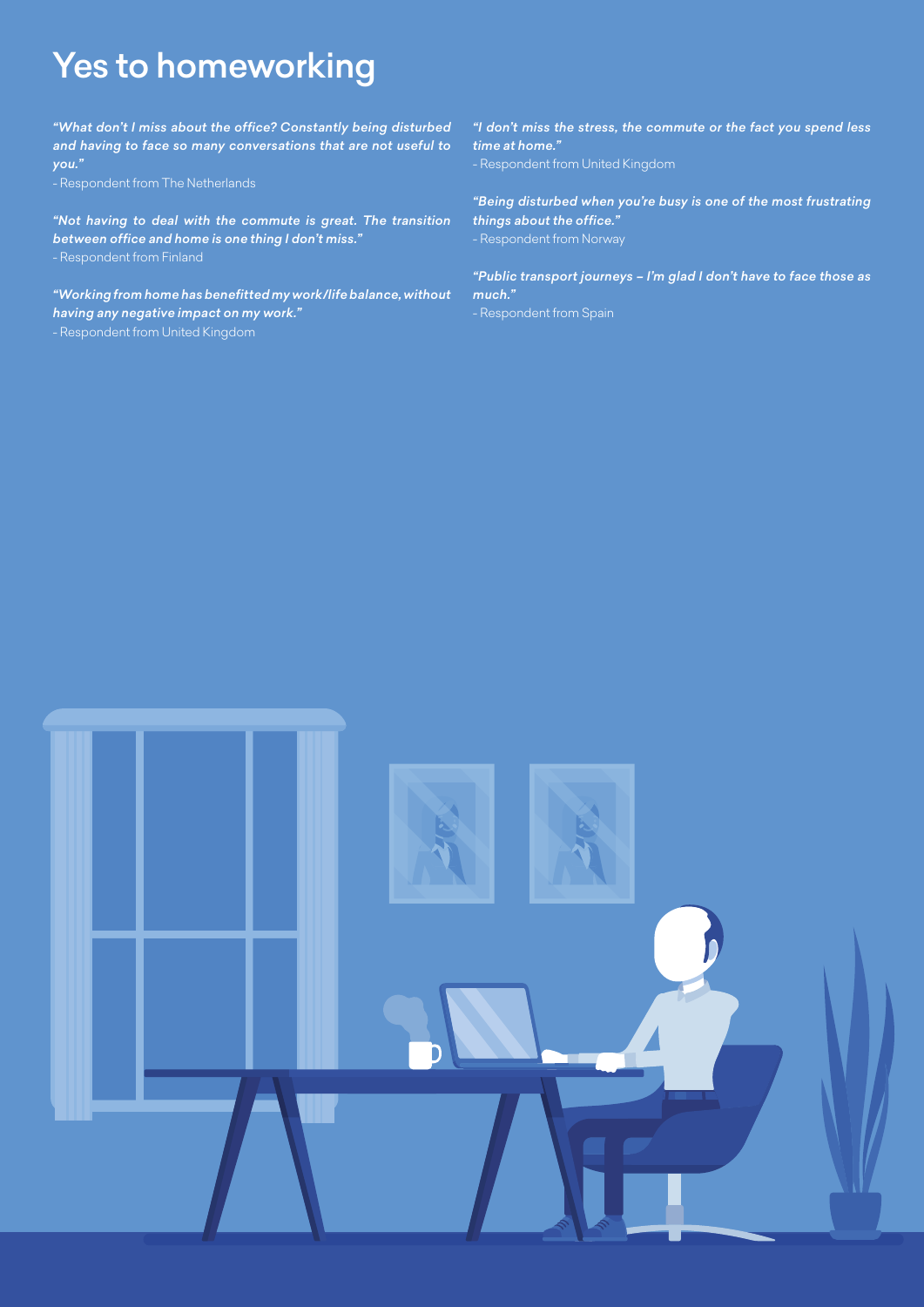# The expert's eye

## Formica Group Design Manager Nina Bailey shares her insights on the future of the office.

"Companies looking to reopen their offices should accommodate new demands as a result of the pandemic. Social distancing initiatives, next-gen hygiene protocols, plenty of lush greenery and mindful amenities will create an inviting environment for employees to return to the workplace.

Solid colours will become ever more popular as a design element, as well as a way of indicating and communicating different office spaces (wayfinding) and their uses.

Natural-looking products reminiscent of the outside world will continue to trend, because they will help to create an inviting and stimulating office environment for anxious employees.

And as we work more from home, we need the office space to provide a different dynamic and feel for collaborative working, rather than focusing on individual desk-based work. So the workplace will be transformed into a hub of flexible spaces that can be used in new ways.

We must also rethink office desks. Rather than designing offices for nine-to-five occupancy, employers should curate spaces for intermittent mixed use. We may see a rise in smaller offices with hot desking and strict clean-after-use protocols.

## Three practical elements will need to be considered in future office designs.

## 1. Distancing

Creating enough space to ensure workers feel comfortable and safe will mean a more relaxed and productive workforce. Multifunctional and modular furniture will also increase, with flexible furniture and moveable platforms helping the office to become more adaptable.

### 2. Hygiene

Textiles and upholstery may lose their appeal, with laminate and naturally hygienic products of brass and copper becoming the materials of choice. Investing in clean and hygienic materials will help to encourage employees back to the office, while promoting wellbeing and boosting biophilia will be hugely important – especially in city locations where there is little outdoor space.

### 3. Breathing space

Employers should look towards providing better air quality, either through better building ventilation or by adding more plants to improve airflow and wellbeing.

While some people are satisfied working from home, others yearn for the collaboration and social elements offered by the workplace. Employers should aim to create flexibility and offer spaces for meetings, workshops and catchups. Because as much as we talk over video calls, it is never quite the same as face-to-face working. By creating spaces that can be open-plan enough, the working sense of community can start to rebuild."

*"As much as we talk over video calls, it is never quite the same as face-to-face working."*

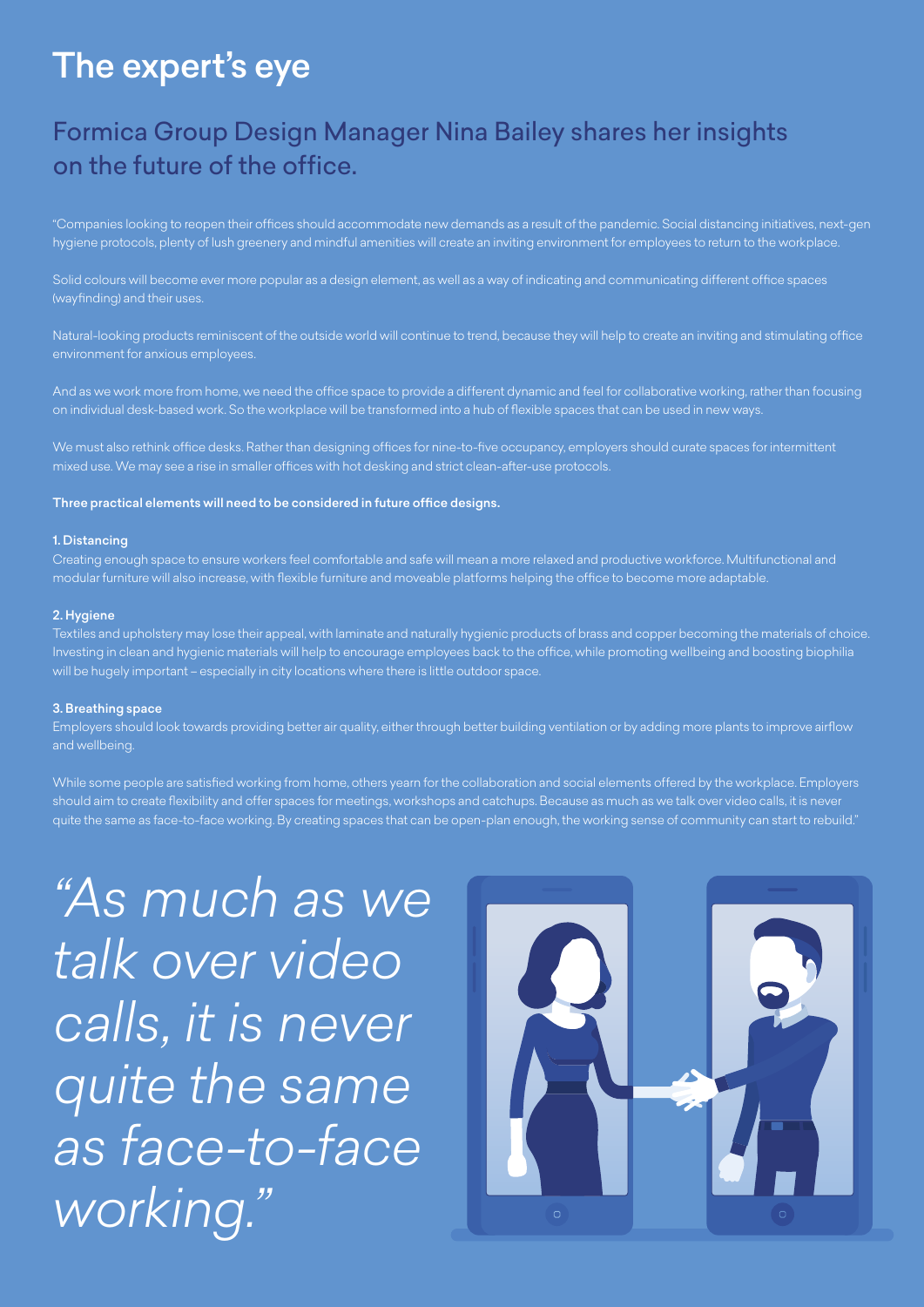# 5 steps to a better office

"This is likely to transform current approaches to offices environments." That was the verdict from one of our UK-based respondents – and we couldn't agree more. Here are five tips to create a better office fit for the future.



### 1. Embrace adaptable design

"In an office, you need to find a suitable free space for a task that requires concentration," said one of our Finnish respondents. Many organisations had already identified this need before Covid-19. Addressing it as larger numbers of workers return to the office will be critical. Inbuilt 'cellularisation', where environments can be reconfigured and workers can retreat into defined areas for meetings or quiet work, will be central to success. A one-size-fits-all approach will no longer work when office use is likely to be so fluid.



#### 2. Install lightweight furniture

Key to the successful implementation of adaptable design is the use of lightweight furniture. If desks, tables and chairs are to be reconfigured, they must also be light enough for workers to be able to quickly and easily move them – without risk of injury or harm. Fitting lightweight furniture mirrors technological advances, where physical connections have been replaced with wireless services and portable devices are increasingly 'the norm'.



#### 3. Develop cleaning regimes

Take time to devise and implement a cleaning regime that gives your employees the confidence to return to the office whenever they need. Formica laminates are regularly used in hospitals and clinics because they are proven to help to reduce the growth of bacteria. They are completely sealed and impervious, with only warm, soapy water needed to maintain ongoing cleanliness. This will help to reassure both staff and visitors that your office is equipped for post-pandemic life.



#### 4. Choose appropriate colours

Colours help to incorporate corporate identity into an office's design, something judged as quite or very important by 62% of our respondents across Europe. But more than that, they create a workplace in which employees can thrive. Choose colours that reflect the lifestyles of your employees. The aim is to inspire creativity, enhance wellbeing and design an environment in which productivity surges.



## 5. Guarantee social distancing

Ease anxious employees' nerves by taking time to carefully plan the layout of your redesigned office space. With fewer employees expected to be in the office on any given day, there is an opportunity to space workers further apart and alleviate concerns about the potential spread of viruses.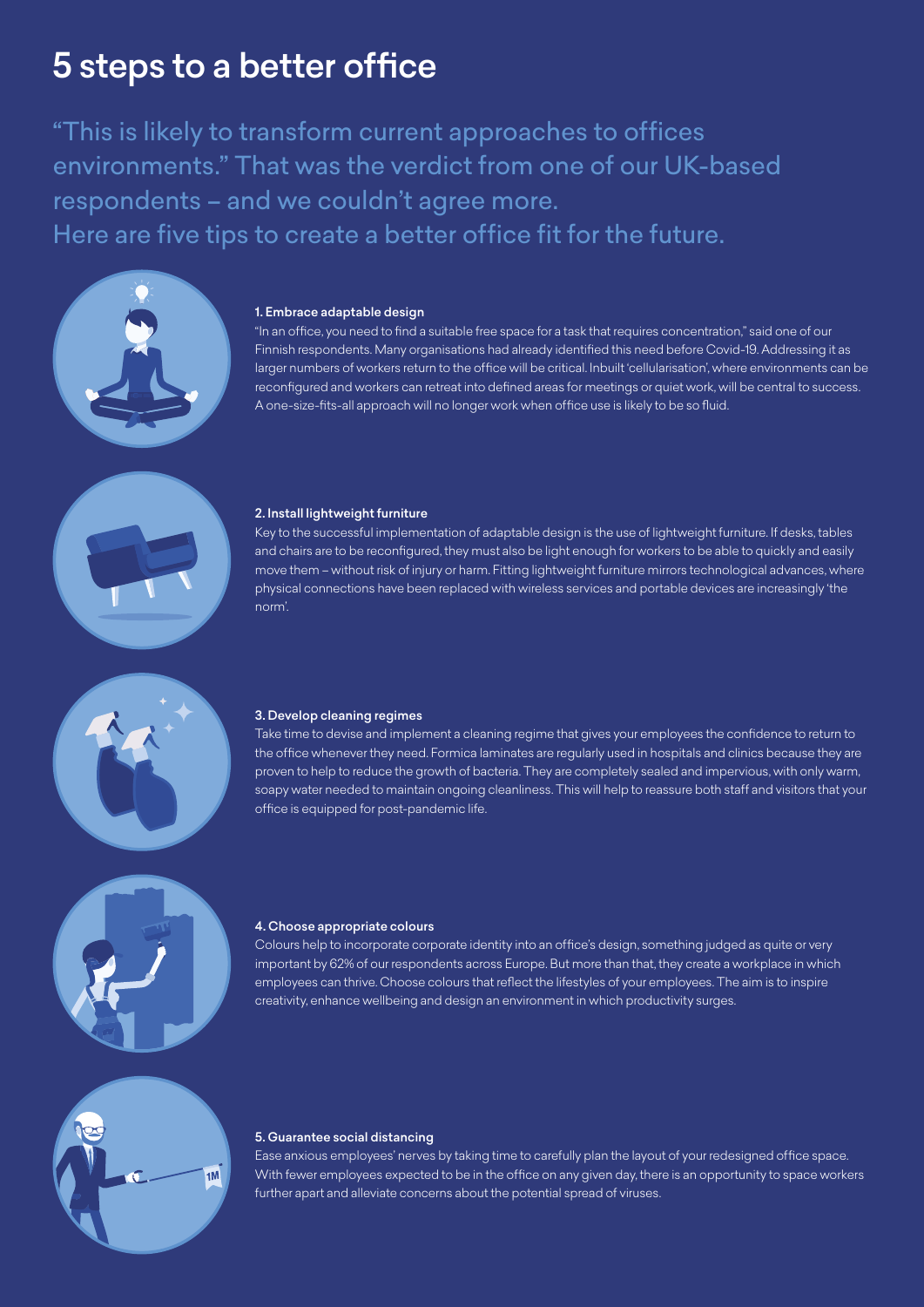## Designing a new tomorrow

## In 2020, we have witnessed a major social change.

Homeworking has moved from something done by the minority of the population, often only on a part-time basis, to something most office-based roles have had to embrace on a full-time schedule. While homeworking was already growing, a global pandemic has accelerated its advance beyond all previous expectations.

Unsurprisingly, this has brought plenty of turbulence.

Some workers got the lives they'd always dreamed of. No more commute. No more office stress. Quieter working environments. What's not to like?

## It turns out, lots.

Widespread homeworking is a technological, management and perhaps most significantly a psychological challenge. As our findings have shown, it keeps teams apart, isolates employees and chips away at company morale. Without the day-to-day interaction and understanding of how the company is operating, workers can start to feel less secure in their roles. Perhaps that's why face-to-face and collaborative work is now more valued than ever.

Rebuilding office confidence and restoring these broken links will be the greatest challenge facing architects and designers over the next few years.

Adaptable furniture will be crucial in providing the spaces necessary for individual and collaborative work. But above all, the focus will be hygiene. Even if Covid-19 is eventually defeated, partitions and some element of social distancing will likely become part of standard office design. Improved ventilation will be expected. And antimicrobial, easy-to-clean surfaces are set to surge in popularity.

Bringing these elements together in cohesive and enjoyable designs will be key to revitalising the office sector, restoring lost confidence in shared workspaces and delivering the productive environments companies need to survive and thrive.



*"Bringing these elements together... will be key to revitalising the office sector."*